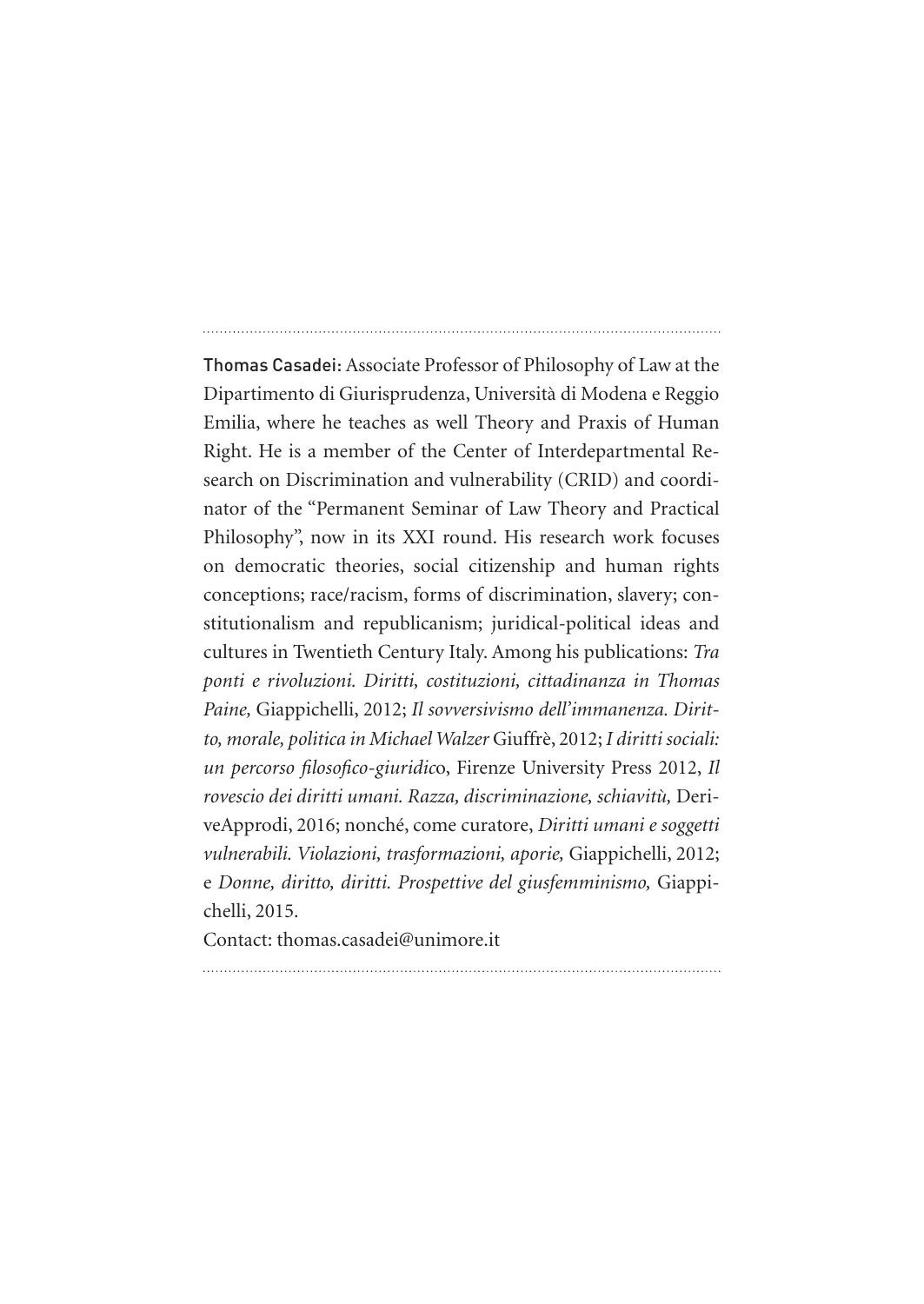# **"HUMAN WASTES"? CONTEMPORARY FORMS OF SLAVERY AND NEW ABOLITIONISM**

## **Thomas Casadei**

Università degli Studi di Modena e Reggio Emilia

DOI: 1017450/160207

Reception date 4<sup>th</sup> October 2016; Acceptance date 25<sup>th</sup> October 2016. This article is the result of research activities held at the Center of Interdepartmental Research on Discrimination and vulnerability, Università di Modena e Reggio Emilia.

## **Abstract**

After a general overview on the "slavery of the ancients" and the "slavery of the modern", this paper focuses on the "slavery of the contemporaries" and its characteristics. The phenomenon can be described under a global perspective, bearing in mind the relevance of universal definitions such as those of *"corps d'exception"* and "human wastes" that can help to go towards a new abolitionism.

## **Keywords**

Slavery, *corps d'exception*, Kevin Bales, global perspective, abolitionism.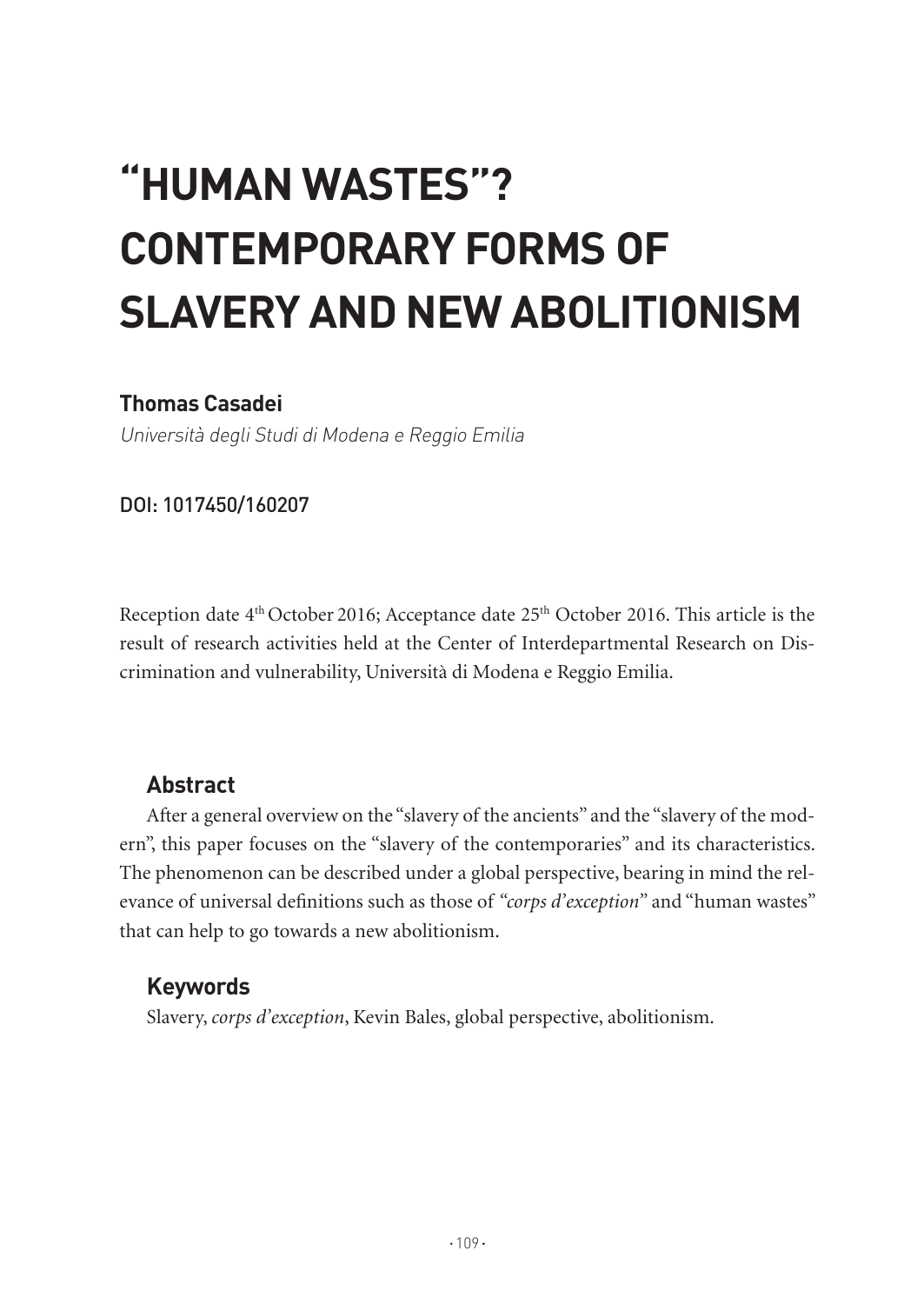#### **Resumen**

Este artículo se centra en las formas contemporáneas de esclavitud como otra etapa después de la "esclavitud de los antiguos" y la "esclavitud de los modernos". Aportando algunos ejemplos, hoy en día se tiene que repensar este fenómeno en una perspectiva global, siempre tomando en cuenta el hecho de que la definición de *corps d'exception* y de *human wastes* podría ayudar a ir más allá del nuevo abolicionismo.

## **Palabras clave**

Esclavitud, *corps d'exception*, Kevin Bales, perspectiva global, abolicionismo.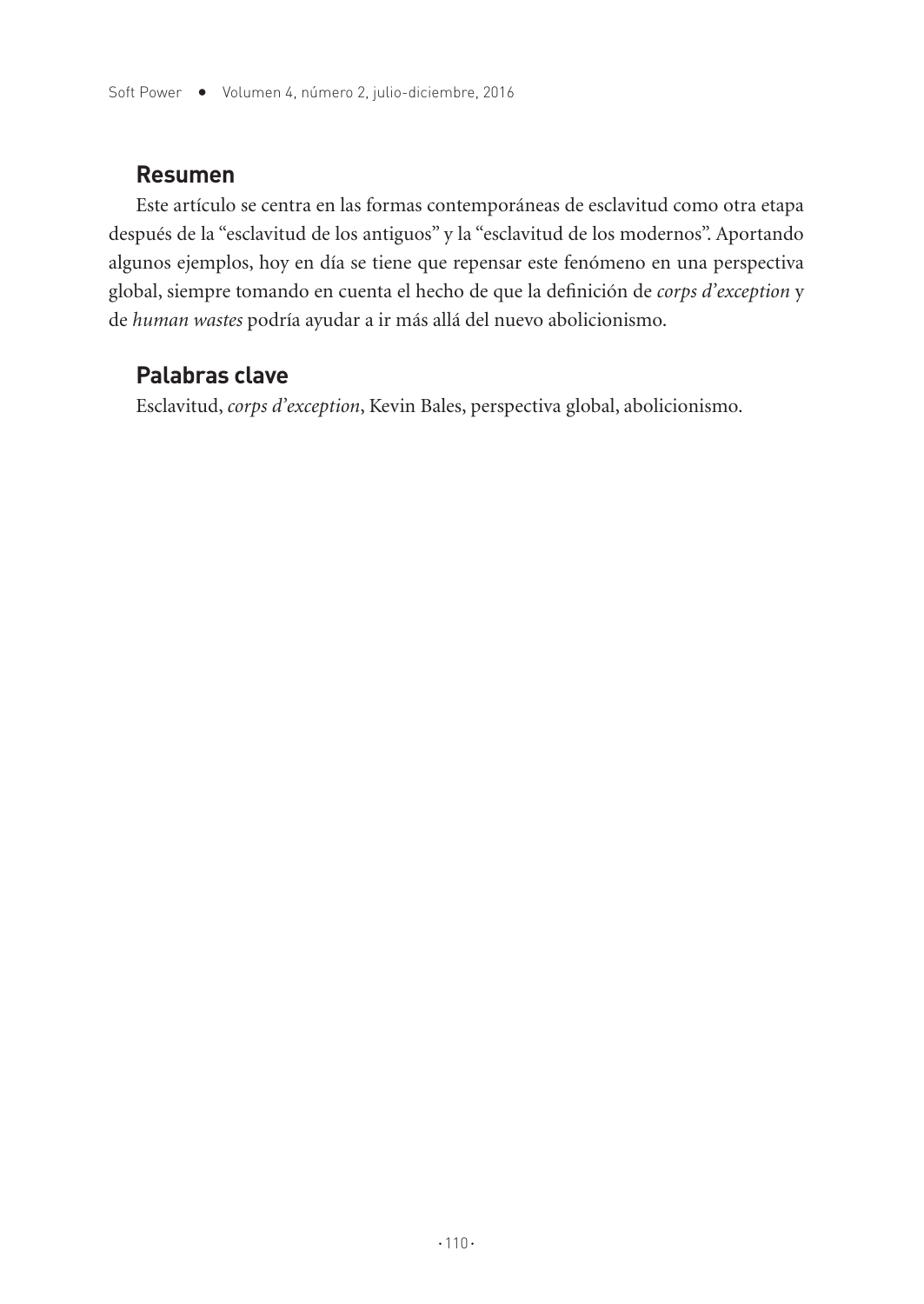Slavery evokes images from the past; from a historical point of view, some examples date back to Spartacus' revolt or to the controversies which led to the American Civil War; from the point of view of the history of the philosophical thought, Aristotelian arguments on slavery by nature or Neo-Scholastic arguments in times of conquests are well-known. Finally, from another point of view, slavery was accepted and justified for a long time by every religion.

Slavery is today, in effect, also a question from the past –a question of *memory*. But it is not only that. On the 23rd of August, 2007, the International Museum of Slavery opened in Liverpool, being the first memorial in the world dedicated to the different aspects of the slave trade<sup>1</sup>. In France, since 2001, slavery and human trade –in their western version– have been considered "crimes against humanity" by law. On the other side, the silence around the 200<sup>th</sup> anniversary of the 1st of January, 1808 –when the slave import was prohibited– was in certainly meaningful in the US.

Slavery imprints memory, its processes and its implications but, at the same time, strengthens silence and oblivion because its history is dark the darker is history, the most difficult is to tell, to examine, to recover from. In present times, the post at stake is, firstly, the relationship between slavery, an "embarrassing institution"2 , and a *specific community* (France, UK, US, Brazil, etc.); secondly, the strict relationship between this practice and the structure of modern *States* in front of the "dark mirror" on which freedom has always been reflected3 . Thirdly, there is a particular *global* dimension to be underlined: my paper will focus mainly on the latter.

Since the ancient times, slavery has met transformations, new forms –such as the four-century human trade–; it has changed the face of whole continents that still bear the signs -such as Africa<sup>4</sup>.

With reference to the "slavery of the Ancients", such as the Aristotelian one, the "slavery of the Moderns" needs new instruments to be justified. The American case provides an emblematic example of this justification process: when the centrality of the subject was celebrated and the owner was considered the symbol of the 'rational' 'disciplined'

<sup>1.</sup> See C. Chivallon, "Discorso museografico ed esperienza schiavista", in *Parolechiave*, 55, Carocci, Roma, 2016, pp. 121-131. 2. E. Varikas, "L'istituzione imbarazzante. Silenzi sulla schiavitù nella genesi della libertà moderna", in *Iride*, 1, Il Mulino, Bologna, 2008, pp. 25-40.

<sup>3.</sup> See Th. Casadei, "Schiavitù", in M. La Torre, M. Lalatta Costerbosa, A. Scerbo (eds.), *Questioni di vita o morte. Etica pratica, bioetica e filosofia del diritto*, Giappichelli, Torino, 2007, pp. 26-68; G. Turi, *Schiavi in un mondo libero. Storia dell'emancipazione dall'età moderna a oggi*, Laterza, Roma-Bari, 2012.

<sup>4.</sup> Since late XV century, more than 50 million of persons were traded from Africa to America: H. Thomas, *The Slave Trade: The History of the Atlantic Slave Trade (1440-1870)*, Picador, London, 1997. See also S. Bono, *Schiavi. Una storia mediterranea (XVI-XIX secolo)*, Il Mulino, Bologna, 2016.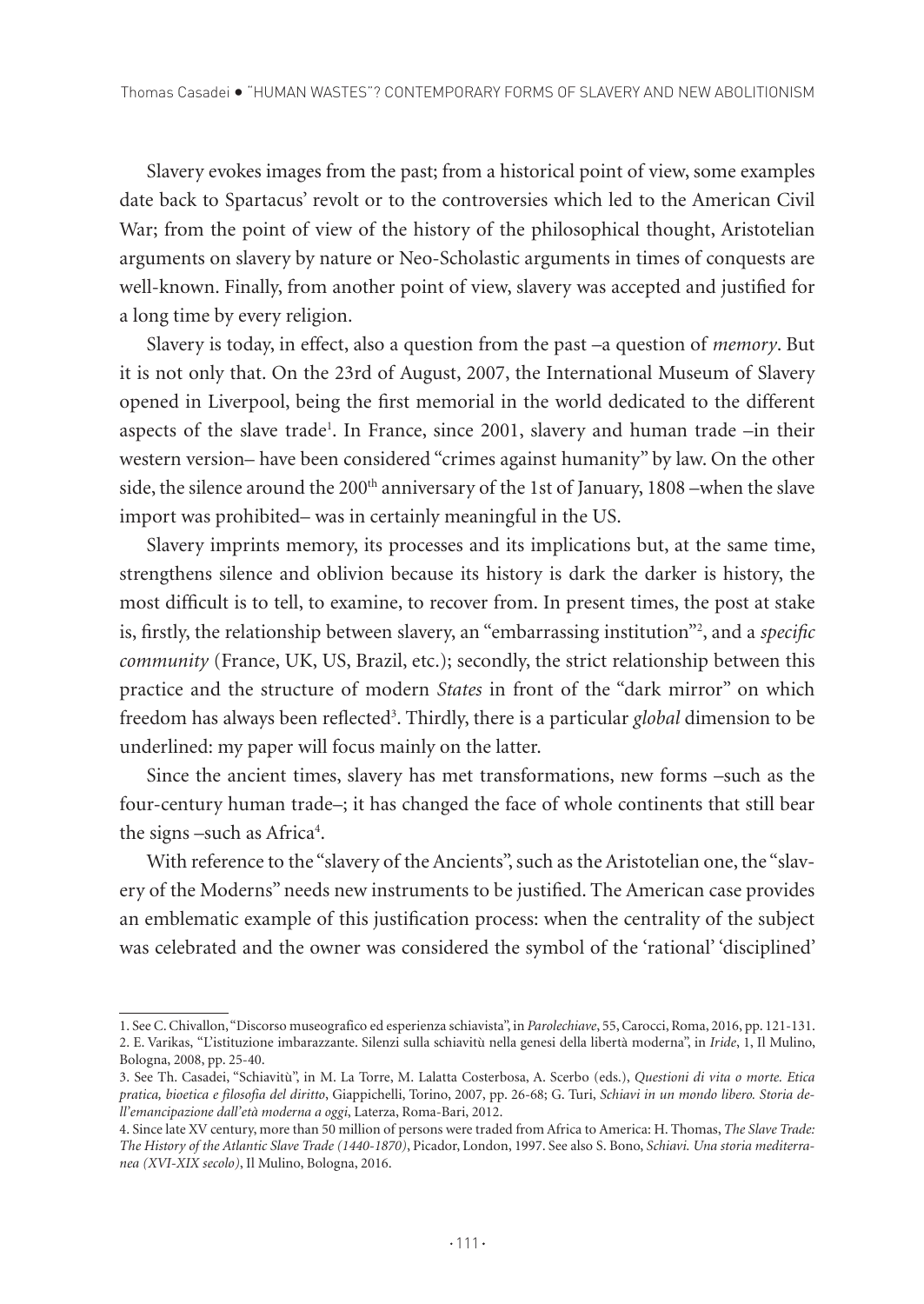and 'responsible', 'prudent', 'happy' and 'beneficial' individual, new arguments and new distinction –and exclusion– regimes were introduced<sup>5</sup>, based on the *racial difference*<sup>6</sup>.

Slavery can be examined with the "eyes of the past" in the frame of a renewed analysis on historical memories as well as through figures which provided decisive reflections: from Aristoteles to Locke, until Tocqueville, Montesquieu and the Enlightenment thinkers<sup>7</sup>, from Mill to Marx<sup>8</sup>, Paine, Wollstonecraft<sup>9</sup> and the origins of feminism10. This kind of "genealogical path" allows to underline many aspects of the late debate left in the shadow, but it invites also to provide a new reading "with the contemporary eyes", through new methods, with reference to the hidden trends (and plagues) of our society.

Data, and the materiality of bodies that they evoke, recall the imperative necessity of a new reflection: according to a research conducted by the Australian NGO "Walk Free Foundation," there are more than 48,5 million slaves in the world<sup>11</sup>.

It is necessary, therefore, to examine how the different forms of discrimination evolved in time, underlining, in particular, the dynamics and the socio-economic reasons of the "slavery of the Ancients" and "of the Moderns", and their essential aspects<sup>12</sup>; but it is also necessary to develop an accurate analysis on the forms and structures of the so-called "slavery of Contemporaries".

In present days, there are some forms which link different well-known manners, such as those connected to forced and de-humanizing labour, on a global scale<sup>13</sup>, to original, specific aspects: the principal example is that of women –or children– forced to

<sup>5.</sup> W. Lee Miller, *Arguing about Slavery*, Knopf, New York, 1997.

<sup>6.</sup> See F. A. Cappelletti, "Il conflitto insanabile: per una genealogia del concetto di razza", in B. M. Bilotta (ed.), *Conflitti e istanze di giustizia nelle società contemporanee*, Giuffré, Milano, 2014, pp. 79-100.

<sup>7.</sup> See P. Delpiano, *La schiavitù in età moderna*, Laterza, Roma-Bari, 2009.

<sup>8.</sup> See D. Ragazzoni, "Democrazia in catene: civilizzazione, schiavismo e Guerra negli scritti sull'America di John Stuart Mill e Karl Marx", in *Rivista di storia della filosofia*, 3, Franco Angeli, Milano, 2014, pp. 475-494.

<sup>9.</sup> See in particular in chapp. IV and IX of her famous *Vindication of the Rights of Woman* (1792).

<sup>10.</sup> The emancipationist and abolitionist figure of Sarah Moore Grimké is particularly meaningful. Together with her sister Angelina, she was audited on 21 February 1838 at a Commission of the General Assembly of the State of Massachusetts to debate the problem of slavery. "It was the first time in history that two women were audited at a legislative body, and that a female discourse provoked a parliamentary debate": see S. Vantin, *"*I 'segreti di Blackstone' rivelati. Abolizionismo, riforma dell'educazione e suffragio femminile in Sarah Moore Grimké (1792-1873)", "Questioni di genere. Donne, cittadinanza, diritti in età contemporanea"**,** in *Percorsi storici. Rivista di storia contemporanea,* Bologna*,* 4, 2016, available from: http:// www.percorsistorici.it/numeri/26-numeri-rivista/numero-4/162-serena-vantin-i-segreti-di-blackstone.html

<sup>11.</sup> See the *The Global Slavery Index 2015* (http://www.walkfree.org/). For a broader view, see J. Allain, *Slavery in International Law: Of Human Exploitation and Trafficking*, Nijhoff, Leiden-Boston, 2013. Cfr. Id. (ed. by), *The Legal Understanding of Slavery: From the Historical to the Contemporary*, Oxford University Press, Oxford, 2012.

<sup>12.</sup> As I did in Th. Casadei, *Il rovescio dei diritti umani. Razza, discriminazione, schiavitù*, *con un dialogo con Étienne Balibar,*  DeriveApprodi, Roma, 2016, pp. 72-92.

<sup>13.</sup> I developed this question in "Sujetos vulnerables, trata y formas contemporáneas de esclavitud: el papel de las instituciones"*,* in E. Pérez Alonso (dir.), *El Derecho ante las formas contemporáneas de esclavitud*, Editorial Tirant lo Blanch, Valencia, 2016 (forthcoming).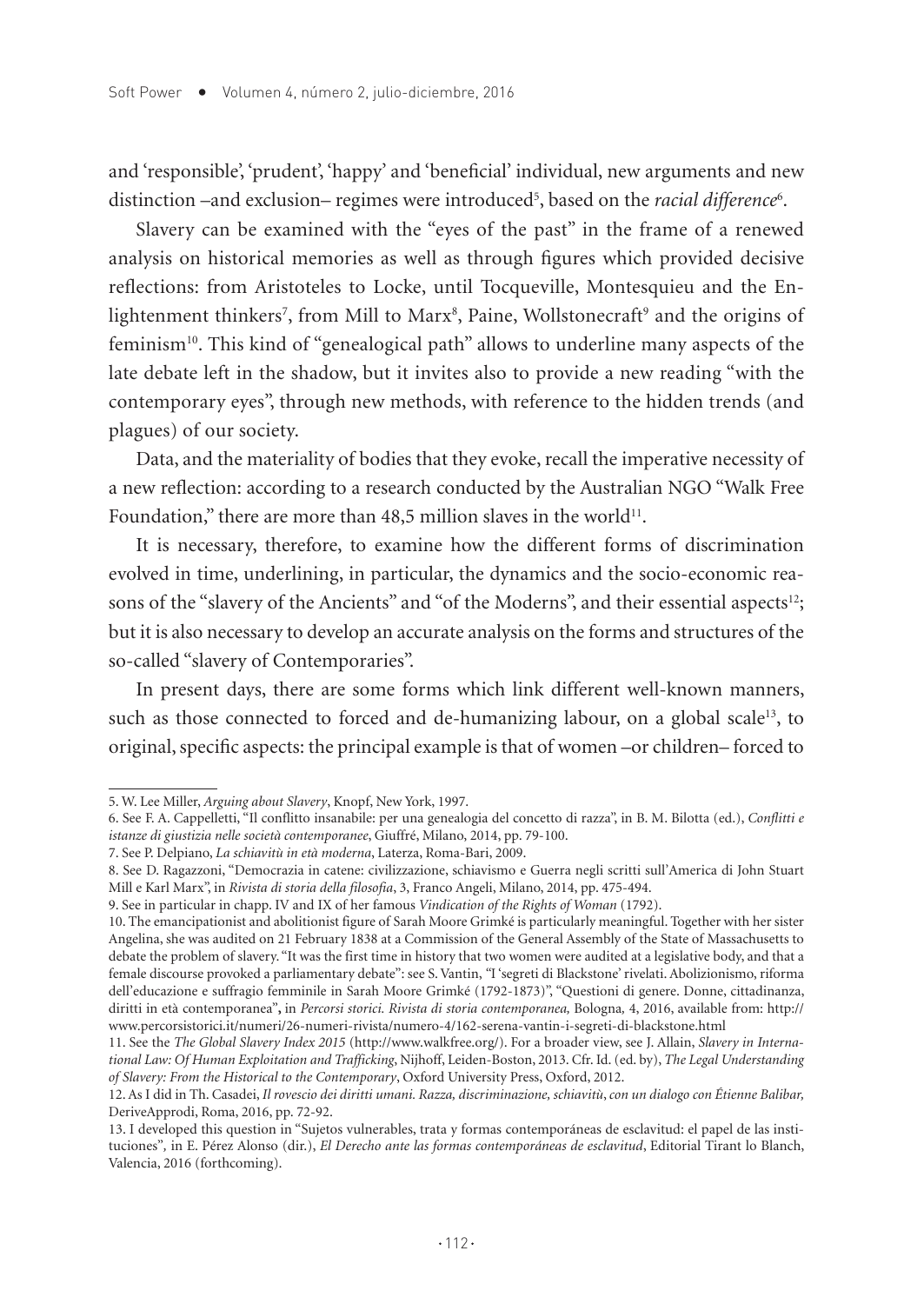prostitution and segregation: this provokes a peculiar form of *sexual slavery*, as precisely described by Catharine MacKinnon<sup>14</sup>.

Another example are migrants that, searching for a job, become victims of organized crime and are caged into forms of subjection such as the confiscation and segregation of their bodies. Another "enslavement" phenomenon, characterized by (male) gender violence, is that of early and forced marriages<sup>15</sup>.

The different aspects involving the debate about slavery can converge –preserving the peculiarities of the different perspectives (historical analysis, theoretic-juridical examination, investigation on new control and subjection systems). This represents the attempt to offer a useful contribution for the comprehension of a phenomenon that constantly reappears during human history, even with different shadows<sup>16</sup>.

This paper will finally argue that, in order to create a new abolitionism, a deep comprehension of the slave role in the different societies, and lastly in our global society, is necessary.

## **Looking for a definition: the "corps d'exception"**

Following the previous reasoning, a brief overview of the main differences between the slavery of the past and the contemporary forms of slavery appears necessary. With reference to an almost unanimously accepted perspective, a distinction can be traced between slavery "of the Ancients" and slavery "of the Moderns"17. In this case, slavery is seen as a past institution that can, therefore, be defined in terms of timing. Exemplary models are, in this view, Ancient Greece and the Roman Empire, the US from their independence until the end of the 19th century (when the slave trade ended and slavery was formally abolished).

The basic element of those different realities, the slavery "of the Ancients" and the slavery "of the Moderns", is that of the ascertained legal property; the slaves are object of property, a property protected by law and by the legal system that can be claimed by

<sup>14.</sup> C. MacKinnon, "Trafficking, Prostitution, and Inequality", in *Harvard Civil Rights-Civil Liberties Law Review*, Harvard Law School, Cambridge Ma., 46, 2011, pp. 271-309.

<sup>15.</sup> Cfr. Mikhail S.B.L., "Child Marriage and Child Prostitution: Two Forms of Sexual Exploitation", in *Gender and Development*, 1, Routledge, London, 2002, pp. 43-49.

<sup>16.</sup> As further expanded in the short essays of the recent number of *Parolechiave*, Carocci, Roma, 55, 2016.

<sup>17.</sup> P. Castagneto, *Schiavi antichi e moderni*, Carocci, Roma, 2001.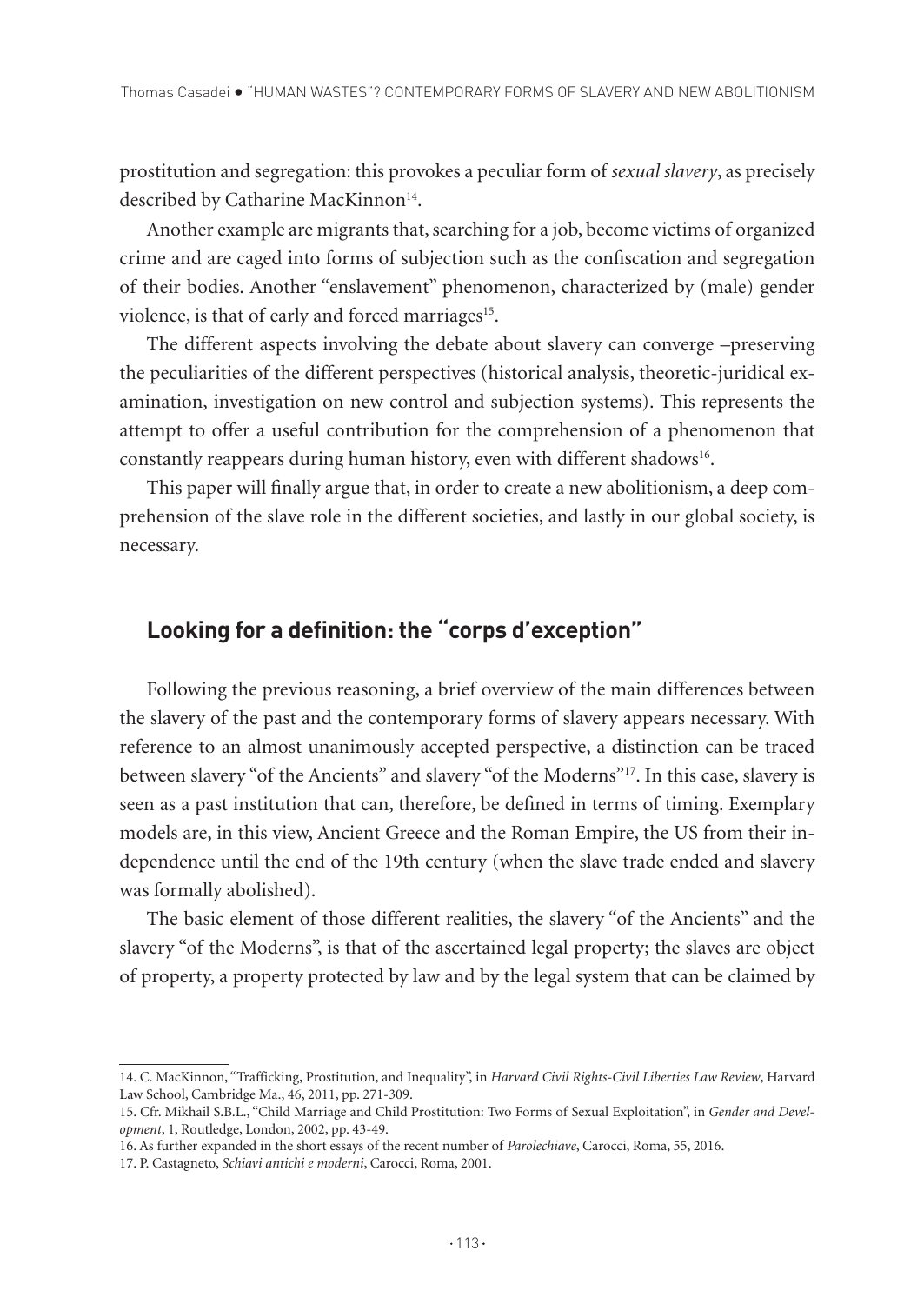the owner. As we will see below, this is the main difference in regards to the slavery "of the Contemporaries".

The slavery "of the Ancients" is based on a *natural* reason, discerning the "free person" from the "slave": the former belongs to the dominant ethnical group; the latter is the defeated enemy becoming a "property". A fracture exists between the two dimensions: the slave is "mean", "ignorant", "despicable"; the free person can practice the "logos" and the human virtues –according to the classical philosophy18.

In Rome, from the post-classical era (before things were different), slavery was an institute of *jus gentium*19.

In Medieval times, the concept of slavery assumed new shadows and was reproduced through a variety of dependent and subjected figures such as slaves, serfs, colonized people, which were not mutually exclusive. Slavery was not repulsed the common morality, which considered the slave as an instrument, a thing, according to the Aristotelian model<sup>20</sup>

The slavery "of the Moderns" is based on *social* reasons but, even in this case, it is not separated form juridical-normative apparatuses: strictly linked to the modernity project (the State-nation, the colonialism, the invention of a specifically *exclusive* idea of citizenship), it is also connected to the rhetoric of the "race". Through the vicissitudes of the first modern age (colonies, introduction of a slavery-colonial system, etc.), another great paradigm is created, the model produced by the European colonialist countries<sup>21</sup> and in particular by the US. With the increasing number of slaves' arrivals in the US, slavery had been institutionalized in that "birthplace of liberties"<sup>22</sup>, joining the socio-economical level to the ideological-institutional one: in 1705, the State of Virginia collected the existing statutes about slavery producing a true *Slave's Code*.

As it has been deeply shown by the *Critical Race Theory*, slavery was justified by the creation of "whiteness as property"23. The slaves' status changed: from instruments for

<sup>18.</sup> See R. Caporali, "La schiavitù in epoca antica", in Th. Casadei, S. Mattarelli, (eds.), *Il senso della repubblica. Schiavitù*, Franco Angeli, Milano, 2009, pp. 93-110.

<sup>19.</sup> See the recent, and accurate, observations formulated in S. Pietropaoli, "Il concetto giuridico di umanità. Breve storia di un non-detto del diritto", in M. Russo (ed.), *Umanesimo. Storia, critica, attualità*, Le Lettere, Firenze, 2015, pp. 225-279, p. 266.

<sup>20.</sup> It's still useful on these aspects: M. Finley*,* "Una istituzione peculiare?", in L. Sichirollo (ed.), *Schiavitù antica e moderna. Problemi, storia, istituzioni*, Guida, Napoli, 1979, pp. 21-39 e R. Milani, *La schiavitù nel pensiero politico. Dai Greci al Basso Medioevo*, Giuffré, Milano, 1972.

<sup>21.</sup> See L. Milazzo, "Cecità morale e schiavitù naturale nel discorso giuridico della Conquista", in *Ragion pratica*, Il Mulino, Bologna, 2, 2010, pp. 345-360.

<sup>22.</sup> About this fraction, hidden but reinforced by the hierarchical "racization", see I. Belloni, "'La libertà è schiavitù'. Il diritto di schiavitù tra fallacie contrattualistiche e ambiguità liberali", in *Ragion pratica*, Il Mulino, Bologna, 2, 2010, pp. 361-376. 23. Ch. I. Harris, "La bianchezza come 'proprietà'", in *Legge, razza e diritti. La* Critical Race Theory *negli Stati Uniti d'America*, pp. 85-109.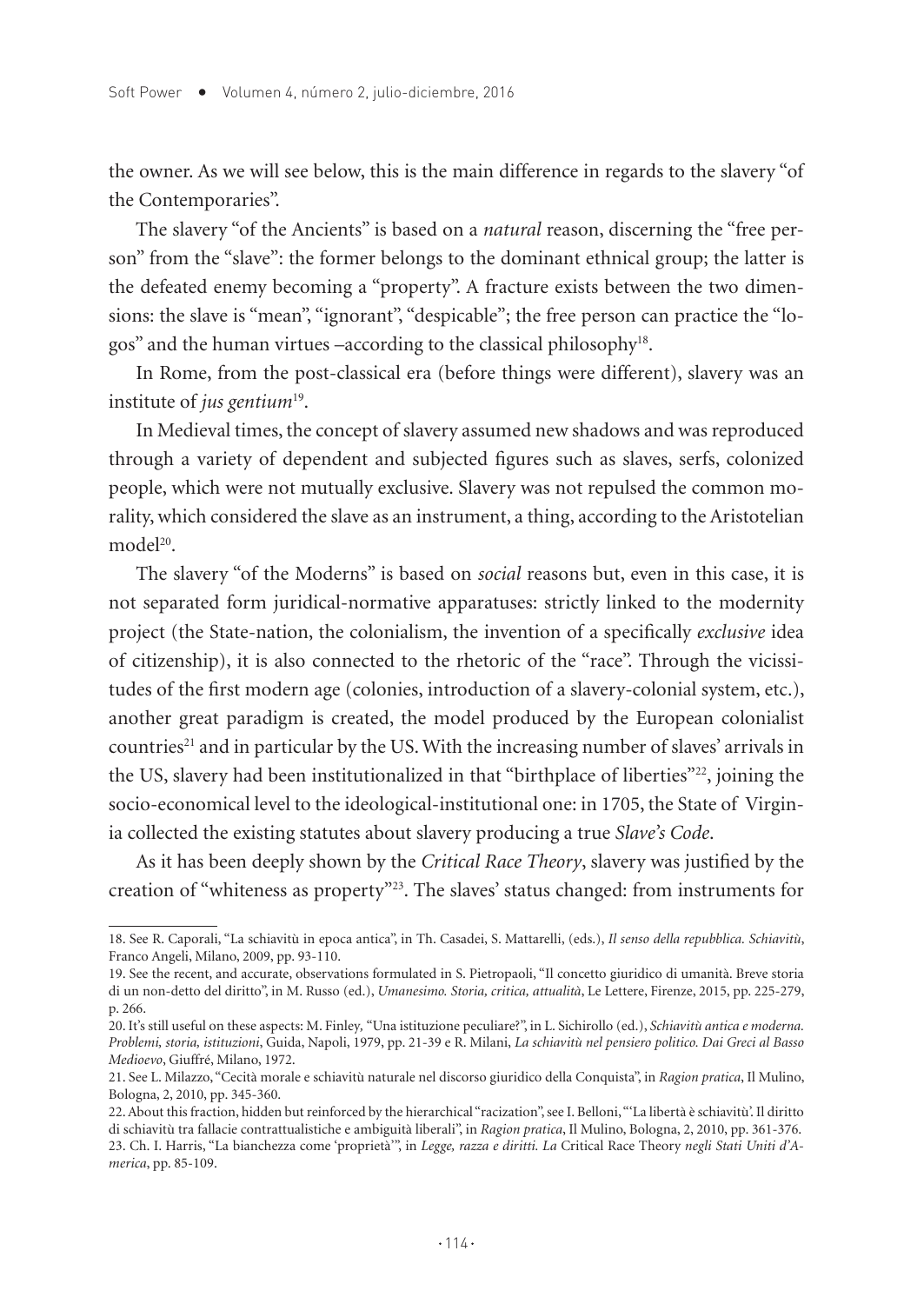the benefit of the house, they became a "movable asset", objects of possession and marketable, goods<sup>24</sup>. In the American context, slavery assumed the aspects and the forms of race. The slavery "of the Moderns" has been built upon the (alleged) "blacks' racial inferiority": the color of the skin recalls another world, "subjects-non-subjects" that can be dominated. A mass of marketable force was produced on the slave-ships –Africans were reduced to a regime of terror and violence, becoming numbers on an account register–; there even the "racial hierarchy" was produced<sup>25</sup>. This tragedy amounts at a number of about twelve-fifteen millions of African children and women deported from their native countries and from their families to be boarded, "reduced to goods that can be bought, used, loaned, exchanged, bequeath".

According to Luigi Ferrajoli, even after the abolition of slavery in the US, harsh forms of apartheid and racial segregation in the South and ghettoization and discrimination in the North resisted, until the present forms of massive detention<sup>26</sup>. The Declaration adopted by the EU during the third global Conference against racism (held in Durban in 2001) affirmed, in fact, that slavery and colonialism are the basis for *racism*, *discrimination*, *xenophobia* and *intolerance*27.

It's good to remind that, in the 1930's, the colonial dominion –justified with the alleged inferiority of "indigenous" people– influenced more than 84% of the global surface of the earth. This should be beared in mind when dealing with the present migrants' "escapes" from their original countries and their government, that have deep roots in colonial and post-colonial period.

Modern slavery has still a *natural* justification, as in the Aristotelian model, but the root of difference/inequality which grounds it is, in this case, given by the color of the skin: it shapes the whole social and political order through the juridical-institutional system. An insuperable abyss distinguishes the blacks from the free persons; they are an inherited caste, defined and immediately recognizable by the "line of color": it definitely links slavery and racial discrimination, a "chattel racial slavery"28.

<sup>24.</sup> On the nexus between colonial and slavery economy, and modern capitalism, it is still fundamental E. Williams, *Capitalism and Slavery*, Russell & Russell, New York, 1961.

<sup>25.</sup> It's on the ship –as Markus Rediker explains describing the period of higest expansion of the English-American slave trade (1700-1808) (*The Slave Ship. A Human History*, Viking Penguin, New York, 2007)– "that the Europeans became 'white men' and the other ethnical and cultural slave groups became 'black race'" (p. 16).

<sup>26.</sup> L. Ferrajoli, *Principia iuris*. *Teoria del diritto e della democrazia*, 3 voll., Laterza, Roma-Bari, 2007, vol. I, p. 326. See for a broader description of the phenomenon: M. Alexander, *The New Jim Crow: Mass Incarceration in the Age of Colorblindness*, New Press, New York, 2010.

<sup>27.</sup> See C. Margiotta, "La schiavitù tra diritto, memoria e ricerca storica: il caso francese", in *Il senso della repubblica. Schiavitù*, pp. 23-31.

<sup>28.</sup> W. D. Jordan, *White over Black*, Norton, New York, 1977, p. 98*.*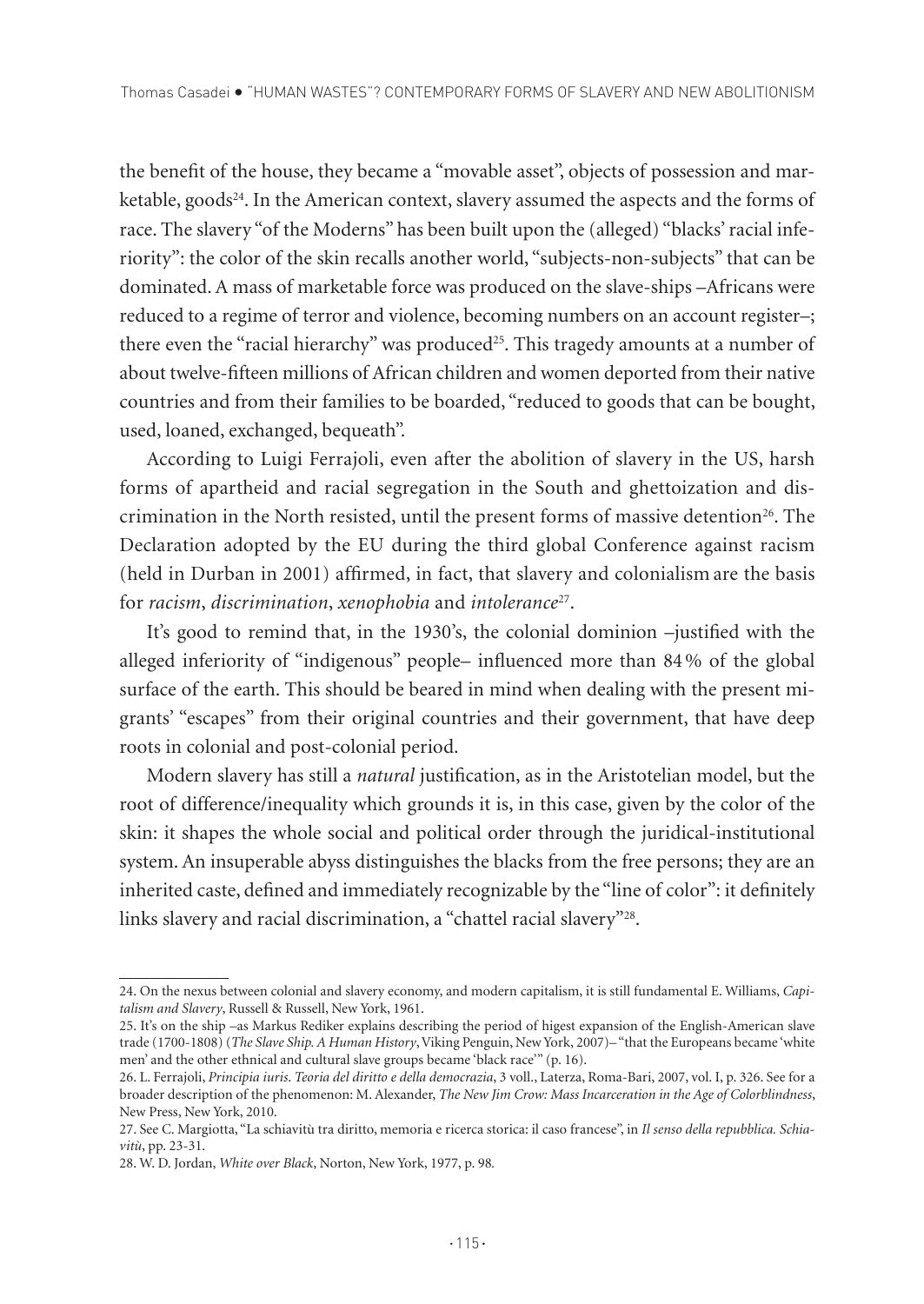The difference between the historical and legal forms of slavery and the (illegal) forms of contemporary slavery is the fact that nobody is claiming today a property right over the slave, because the legal forms of ownerships over human beings are not existing anymore. Even if he/she is subjected to the threat of violence and often materially chained, nobody will say that he/she is a "property". Notwithstanding the above-mentioned difference between old and new slavery, there is no doubt that we are talking about slavery: the total power of a person over another for economic exploitation. The aspect which characterizes every form of slavery is vulnerability. Victims are "prisoners of poverty" and ignorance, they live in social and economic difficulties, which are often tragic: the lack of real alternatives pushes many persons (more or less on purpose) towards slavery.

The ethnical-racial difference is not the basic element such as in the traditional slavery, but its traces survive: the other is produced as *inferior* –he origin has its relevance– and this means to establish a *hierarchical discrimination* over which a power, or practices, or peculiar aspects of the judicial systems are justified.

From this very point, a relevant role is given to the "birth" and the continuation of the original and harsh condition of every human beings' whole existence. Slavery is seen, therefore, as a condition developing during the whole arch of a life, it is permanent, and it produces, at the same time, a long-lasting, radical exclusion from the social life: a sort of "extended death"29, in which life is bare existence.

This definition of slavery certainly applies to those forms of slavery that, from antiquity, reach modern age, forms which are said to be definitely given to humanity. Some different interpreters think, however, that no unique definition of slavery can be given in space and in time. It would be a useless illusion. Other scholars argue that such a terrible reality cannot be understood through reason, so that trying to define it univocally is impossible.

In order to combat slavery as an ordinary practice in history is necessary, I believe, to understand what is the reason of its flourishing, why it has been accepted and justified across centuries, and is justified still today –in the obscure form of invisibility. A definitory and typological effort is required.

<sup>29.</sup> O. Patterson, *Slavery and Social Death. A Comparative Study*, Harvard University Press, Cambridge (Mass.), 1982, p. 132, according to which "slavery is the permanent and violent dominion on individuals which have been alienated and deprived of their sense of honour, from their birth" (p. 13). A dramatic description is offered by Kevin Bales, when he speaks about the Thai girls segregated in brothels similar to concentration camps: K. Bales, *Disposable People. New Slavery in the Global Economy*, University of California Press, 1999, ch. 2.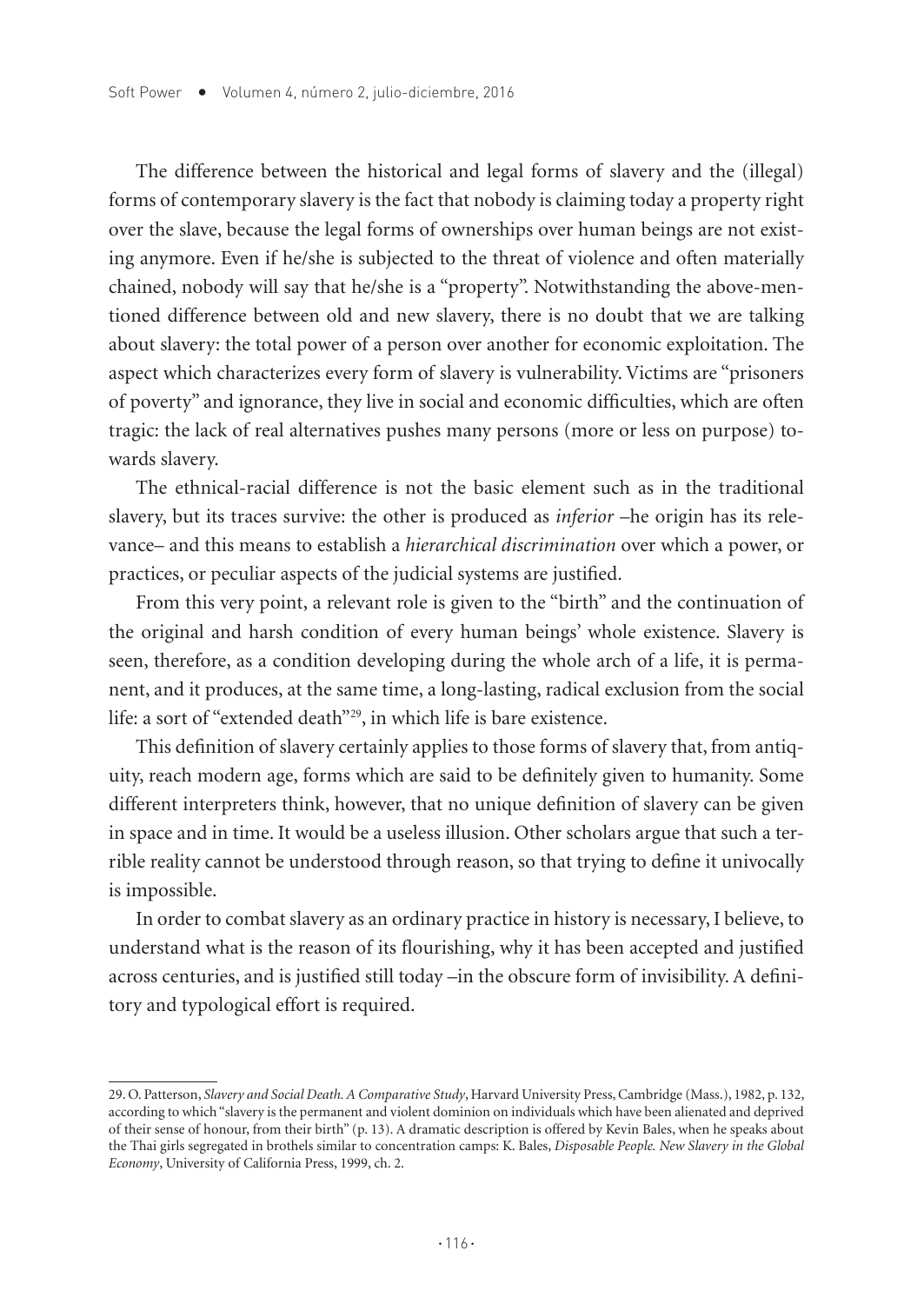According to Olivier Pétré-Grenouilleau, editor of a famous *Dictionnaire des escla*vages<sup>30</sup>, thinking slavery in a *global*<sup>31</sup> manner it is not only useful but even necessary, bearing in mind the diversity of the contexts and their concrete forms, such as the different ways its actors (slaves and owners) live it. The French historian affirms that, in order to examine slavery, trying to understand the will of dominion or the law system is not sufficient –even though slavery has always been more or less codified. According to him, slavery cannot be reduced even to a "social death", as Patterson did. It can be defined instead with reference to what it is *not*. It is neither natural nor completely reducible to a form of economical production or to the idea of exploitation. It existed both in the ancient economy and in the medieval one, during commercial capitalism and during industrial capitalism. It did not disappear in the post-industrial, or post-fordist, era, as recent studies have shown<sup>32</sup>. Pétré-Grenoilleau chooses a definition based on the figure of the slave, the human being "enslaved". By defining who the slave is, he thinks, it is possible to avoid all the problems deriving from too restrictive approaches on the concept of slavery and from those too ample definitions that have the consequence of considering every form of human exploitation or dependency as slavery.

The slave is, *strictu sensu*, "toujours un Autre ou quelqu'un transformé en un autre, et *esclu* d'une dimension fondamentale (il n'est pas forcement *exclu* du tout, ne serait-ce que pour èviter trop fortes tensions) dans la vie du groupe de ses maitres"33.

Firstly, the forms in which this *exclusion* is expressed change in times and places: according to the Athenians, the knowledge of the Greek language and the participation in political life was a crucial line; other cultures formulated different parameters: the religious or tribal belonging; the color of the skin; the language; the costumes; the economic status. Every difference was used in order to separate, to *discriminate*, slaves from owners.

Secondly, the slave is a "property" of his owner, and in this sense the juridical implications can be understood in defining what a slave has been until the present times in which other forms, beyond the law or sometimes through perverse legal procedures, can be used to perpetrate dominion, subjection, violence.

<sup>30</sup>*. Dictionnaire des esclavages*, (O. Pétré-Grenouilleau dir.), Larousse, Paris, 2010, p. 12.

<sup>31.</sup> O. Pétré-Grenouilleau, *Les traites négrières. Essai d'histoire globale*, Gallimard, Paris, 2004; Id., *Qu'est-ce que l'esclavage? Une historie globale*, Gallimard, Paris, 2014.

<sup>32.</sup> See, *inter alia*: K. Bales: *Understanding Global Slavery*; E. Pérez Alonso, *Tráfico de personas e inmigración clandestina: (un estudio sociológico, internacional y jurídico-penal),* Tirant lo Blanch, Valencia, 2008; Id. (ed.), "El Derecho ante las formas contemporáneas de esclavitud".

<sup>33.</sup> O. Pétré-Grenouilleau, *Qu'est-ce que l'esclavage?*, pp. 15 and ff.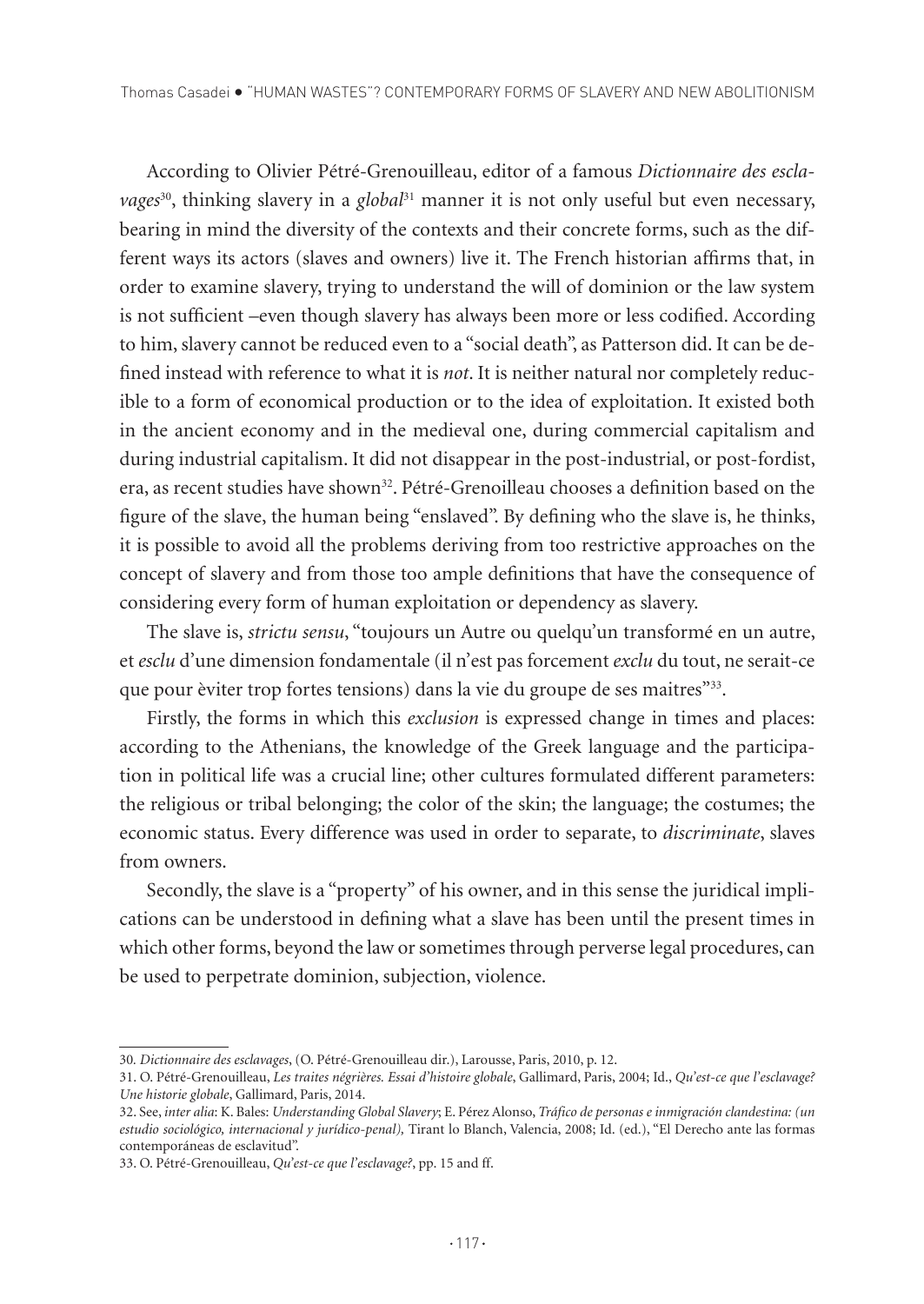Finally, the "Other" is an object owned by another person, therefore he/she can see, defenseless, his/her humanity weakened, he/she can see himself/herself compared to a good or an animal. On the other hand, he/she remains a person and can be identified by this ambivalent contradiction between "person" and "economic-valuable-good" (like a thing, as a property).

This definition of slave allows us to affirm that slavery is still existing *strictu sensu*: it recalls the figure of the slave as "other" and "possedé" by others, a possession that can be the consequence of the agreements or (often illegal) contracts, but however binding those who are the object thereof. This is the perspective to be adopted, according to Pétré-Grenouilleau, when examining the present phenomenon of slavery<sup>34</sup>.

I think that this proposal is useful, but it should be integrated with that of Sidi Mohamed Barkat<sup>35</sup>, which has been used also by Étienne Balibar<sup>36</sup>. To be "other" and "possedé" by others, in effect, produces a process of *de-humanization*, a reduction into a good that has always been a characteristic of slavery. From this point of view, it is important to establish and recognize, even through the legal systems, that some "corps d'exception" exist. By delimiting a line of distinction –even using the "rhetoric of the race" and of the "racization"– it is possible to justify segregation and marginalization practices, or practices of employment or extreme exploitment for economic reasons, with reference to those persons considered –as in nazi or fascist regimes– as "human wastes"37.

### **Settings and forms of slavery «of the Contemporaries»**

Slavery can, therefore, be identified every time the dominion theory is converted into a "dependency ontology"38; human beings are considered in hierarchical terms, ac-

<sup>34.</sup> For other interpretations, see: A.Y. Rassam, "Contemporary Forms of Slavery and Evolution of the Prohibition of Slavery and the Slave Trade Under Customary International Law", in *Virginia Journal of International Law*, 39, University of Virginia School of Law, Charlottesville VA, 1999, pp. 303-352; F. Massias, "L'esclavage contemporain: les réponses du droit", in *Droit et Cultures*, 1, Nanterre, pp. 101-124; E. Decaux, "Les formes contemporaines de l'esclavage", in *Recueil des Cours de l'Académie de la Haye*, 336, Académie de Droit International de La Hay, Pays Bas, 2008, pp. 9-197.

<sup>35.</sup> S. M. Barkat, *Le corps d'exception: Les artifices du pouvoir colonial et la destruction de la vie*, Éditions Amsterdam, Paris, 2005.

<sup>36.</sup> É. Balibar, "Il ritorno della razza: tra società e istituzioni", appendix as a dialogue in Th. Casadei, *Il rovescio dei diritti umani. Razza, discriminazione, schiavitù*, DeriveApprodi, Roma, 2016, p. 105.

<sup>37.</sup> F. Migliorino (ed.), *Scarti di umanità: riflessioni su razzismo e antisemitismo*, il Melangolo, Genova, 2010. Cfr. W.E.B. Du Bois, "Il Negro e il Ghetto di Varsavia" (1952), in *Studi culturali*, 2, Il Mulino, Bologna, 2004, pp. 355-370.

<sup>38.</sup> P. G. Solinas (ed.), *La dipendenza. Antropologia delle relazioni di dominio*, Argo, Lecce, 2005.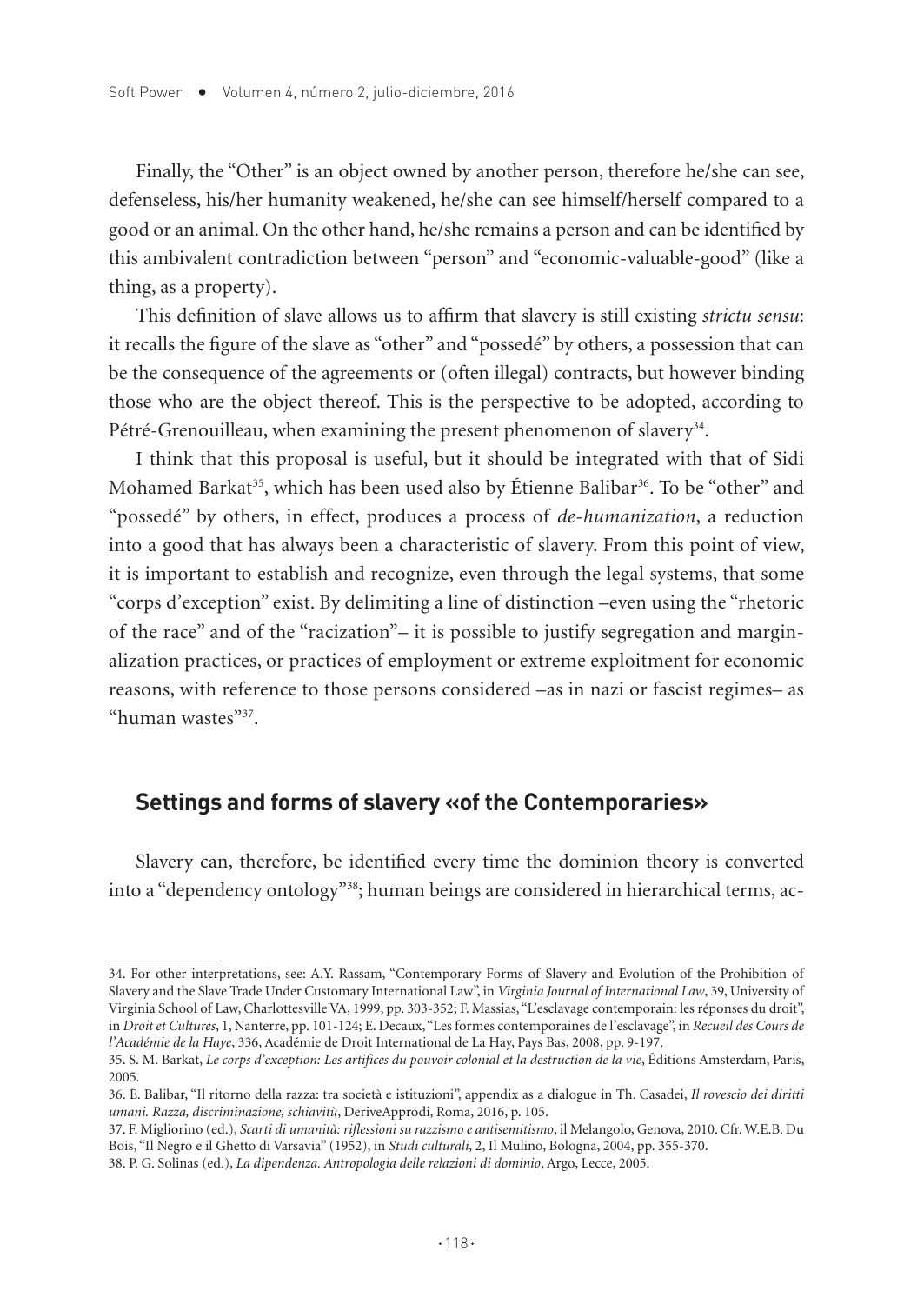cording to a binary scheme: strong or weak<sup>39</sup>, free or serf, pure or impure, *by nature* or due to a process of *naturalization*.

The latter can be expressed with reference to the biological level or, implicitly, acting in a condition of dependency which is seen as *eternal,* but that starts from a historical construction, as it has been shown, based on law and institutions. In this respect, no differences exist –from a theoretic-normative level– between the model of "ancient slavery" and the model of "modern slavery", such differences do not exist between the "western slavery" and the "eastern slavery", or the Islamic<sup>40</sup> or the African ones. Every model of slavery is based on the dependence and on the *vulnerability* of the dominated subject or the subject which is to be dominated $4<sup>1</sup>$ . This is the reason why slavery still exists in present times  $-although$  in a different context<sup>42</sup>.

In the contemporary world, slavery is a complex phenomenon, multifarious and fleeting. Notwithstanding the attempts of silencing the data, the phenomenon involves about ten million victims and provides billions of dollars to the worldwide economy43. Men, but mostly women and children, are subjected to new forms of segregation and extreme violence, to violations of human rights which have different characteristics from the past ones.

About this crucial point, MacKinnon's words are particularly meaningful:

Yet, a recent research report to the South African Law Reform Commission characterized prostitution as "a viable alternative for women coping with poverty, unemployment, failed marriages and family obligations, especially where social welfare programmes are limited." The conditions mentioned, along with the nasty low-paid jobs in which women predominate, hardly justify the sex industry. They do show how women with no real options in a sex-discriminatory economic setting where they have no human rights are pushed into a shortened desperate life of sexual abuse-to the tune of resigned sighs by some who think and write for a living. Even if other people cannot, prostituted women can imagine a world in which their options are not limited to domestic work versus lap dancing. Some

<sup>39.</sup> See P. Cendon, "Soggetti forti e soggetti deboli", in *Ragion pratica*, 2, Il Mulino, Bologna, 2010, pp. 409-418.

<sup>40.</sup> On slavery in Islamic world: M. Gordon, *Slavery in the Muslim World*, New Amsterdam Press, New York, 1989; W.G. Clarence-Smith, *Islam and Abolition of Slavery*, Hurst and Company, London, 2006; R. Botte, *Esclavages et abolitions en terre d'Islam*, André Versaille, Bruxelles, 2010.

<sup>41.</sup> On slavery as a relation of domination, see O. Patterson, *Slavery and Social Death*, pp. 334-342.

<sup>42.</sup> Together with the texts previously quoted, see Ch. Delacampagne, *Histoire de l'esclavage. De l'Antiquité à nos jours*, Le Livre de Poche, Paris, 2002, and J. Allain, *Slavery in International Law: Of Human Exploitation and Trafficking*, Nijhoff. 43. See C. van den Anker (ed.), *Political Economy of New Slavery*, Palgrave, London, 2003; J. Quirk, *Unfinished Business:* 

*A Comparative Survey Historical and Contemporary Slavery*, Unesco Publishing, Paris, 2009.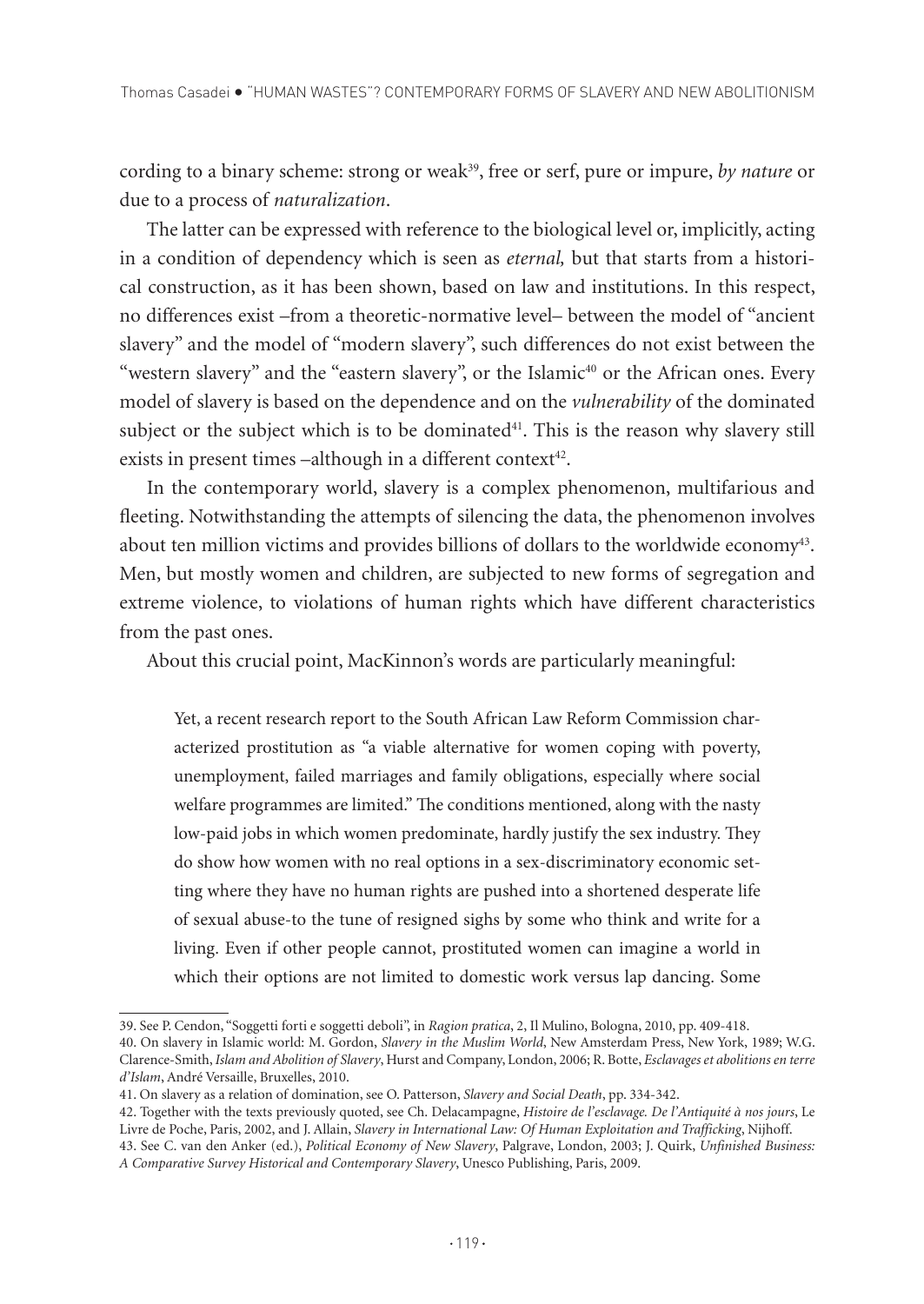who have the choices women in prostitution are denied cannot seem to envision prostituted women's lives outside prostitution. The women themselves have no such trouble. They see real work, real love, dignity, and hope<sup>44</sup>.

Having a precise idea of the global scale of the slavery phenomenon is complex, because it seems *invisible*. Being prohibited, it can exist only "in the silence" and, in effect, it is not necessary to chain the victims up, it is sufficient to *confiscate* identity cards or passports –as frequently happens to many immigrants–, so that they cannot exist anymore on a juridical basis. Those enslaved are –in the period of globalization, in which everything is apparently visible and accessible– "invisible" both for the law systems' and for the society and the whole world's eyes<sup>45</sup>.

The personality of those dominated persons is completely denied, *corps d'exception*, "human wastes"46, "disposable people"47, like *things*. Subjection, sufferings, reclusion –in other words, a condition of *vulnerability* that becomes *segregation*– are typical features of present slavery48. Features which are more difficult to decode because slavery is often, in western societies, hidden by *clandestinity<sup>49</sup>*: clandestinity is the cultural arena in which cruelty develops, against the *jus migrandi* established in international documents<sup>50</sup>. In this sense the connection –always harder– between immigration and slavery emerges, between human trade and enslavement<sup>51</sup>. Slavery develops with new scenarios and "evolves" following the great economical-social-demographical changes; what is

<sup>44.</sup> C.A. MacKinnon, "Trafficking, Prostitution and Inequality", pp. 271-309. Thanks to Dott. ssa Serena Vantin for pointing this text out.

<sup>45.</sup> See the dossier 2015 *"*Piccoli schiavi invisibili - Le giovani vittime di tratta e sfruttamento*"* made by "Save the Children" and spread on the UN International Day for the Remembrance of the Slave Trade and its Abolition (23th August). In this document, some of the most vulnerable groups are presented. Specifically on the focus of children labour, that sometimes can be a form of slavery, see K. Scannavini, A. Teselli (ed.), *Game over: indagine sul lavoro minorile in Italia*, Ediesse, Fondazione Bruno Trentin e Save the children Italia onlus, Roma, 2014.

<sup>46.</sup> Z. Bauman, *Vite di scarto* (2003), Laterza, Roma-Bari, 2005.

<sup>47.</sup> K. Bales, *Disposable People*.

<sup>48.</sup> On the concept of vulnerability with particular reference to human rights and their violations, see Th. Casadei, "*Diritti umani in contesto: forme della vulnerabilità e 'diritto diseguale'"*, e, più in generale, ai contributi raccolti in Id., *Diritti umani e soggetti vulnerabili*, Giappichelli, Torino, 2012.

<sup>49.</sup> For an accurate analysis of the juridical meaning of this concept: E. Rigo, "Razza clandestina. Il ruolo delle norme giuridiche nella costruzione di soggetti-razza", in C. B. Menghi (ed.), *L'immigrazione tra diritti e politica globale*, Giappichelli, Torino 2002, pp. 107-142. See also A. Sciurba, "Parole che discriminano: 'clandestini'. L'invenzione di una 'razza'", in M. Mannoia, (ed.), *Il silenzio degli altri. Marginali, esclusi e altri invisibili*, XL edizioni Sas, Roma, 2011, pp. 71-80.

<sup>50.</sup> For a historical and theoretic analysis, see E. Vitale, *'Ius migrandi'. Figure di erranti al di qua della cosmopoli*, Bollati Boringhieri, Torino, 2004.

<sup>51.</sup> See G. Palmisano, "Dagli schiavi ai migranti clandestini: la lotta al traffico di esseri umani in una prospettiva internazionalistica", in *Ragion pratica*, 2, Il Mulino, Bologna, 2010, pp. 469-490, and Id. (ed.), *Il contrasto al traffico di migranti. Nel diritto internazionale, comunitario, interno*, Giuffrè, Milano, 2008.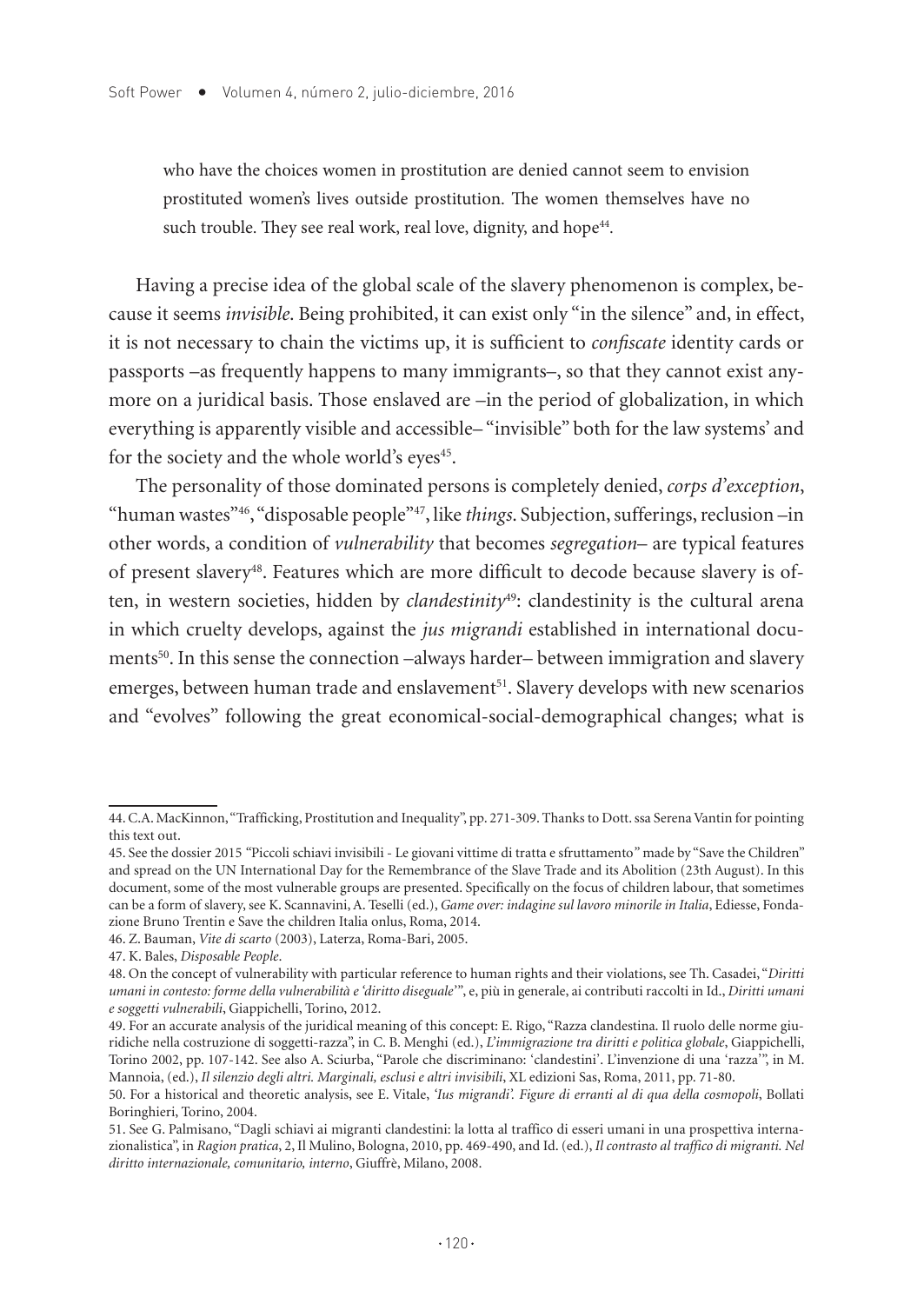not changing are the paths through which it is structured –from South to North– and the spaces in which it is given –those of the market and private economy.

The question of slavery always recalls that by *human dignity*52. What does human dignity require? It is not sufficient to set it forth in official documents and in international declarations in which the human value at a universal level is simply exalted by law (not without a certain degree of conceptual indefiniteness $53$ ), but it is necessary to start from the *realistic* statement that some human beings are worldwide "hommes jetables"54 or even "non-persons"55, as the spread, and the constant expansion, of slavery states, as well as new slavery practices that cross (and cut across) the social systems, often settled in invisible angles and spaces in the cities<sup>56</sup>.

If "capitalism did not invent slavery" –Balibar affirms– "it has generalized and perfected slavery, inside the frame of a global economy of forced labour which has been essential for its development as the market or the industrial revolution". The enslavement practice crossed, in this way, capitalism to project beyond, such as the anthropologic and bio-political figure of the *corps d'exception*57.

Present capitalism continues –according to Balibar– "to use old forms of slavery" where "the ethnic difference, "racialised", represents the premise or the result" (the case of children's labour in the South of the world, but even in the "global Europe"58, or the case of slaves' or semi-slaves' import in Middle East and in European cities and States, as the sentence *Siliadin c. Francia* shows), "together with developing new forms: massive sexual tourism and migration of non-qualified workers"<sup>59</sup>.

<sup>52.</sup> Paolo Becchi states that enslavement do not receive the proper attention in the debate about human rights, in P. Becchi, *"Dignità umana",* in U. Pomarici (ed.), *Filosofia del diritto. Concetti fondamentali, Giappichelli,* Torino, 2007, pp. 154-181, p. 166. 53. With reference to the European context, see D. Morondo Taramundi, "Sull'indeterminatezza del concetto di dignità nella Carta di Nizza", in G. Galimberti, C. Morisco, D. Morondo Taramundi (ed.), *Il concetto di dignità nella cultura occidentale*, Edizioni Studio, Pesaro, 2006, pp. 63-85.

<sup>54.</sup> B. Ogilvie, *L'homme jetable: essai sur l'extreminisme et la violence extrême*, Editions Amsterdam, Paris, 2012.

<sup>55.</sup> A. Dal Lago, *Non-persone*: *l'esclusione dei migranti in una società globale*. See also C. Pateman, Ch. W. Mills, *Contract and Domination*, Polity Press, Cambridge, 2007, in part. pp. 191-199, where she examines the "nonwhite women as nonpersons and noncontractors".

<sup>56.</sup> About this question, see L. Wacquant, *I reietti della città: ghetto, periferia, stato*, S. Paone e A. Petrillo (eds.), ETS, Pisa, 2016.

<sup>57.</sup> S. M. Barkat, *Le corps d'exception: Les artifices du pouvoir colonial et la destruction de la vie*.

<sup>58.</sup> See G. Paone, *Ad ovest di Iqbal. Il lavoro minorile nell'Europa globale*, Ediesse, Roma, 2004.

<sup>59.</sup> For some analysis on concrete cases, see M. Paggi, "La nuova schiavitù degli immigrati vittime di grave sfruttamento; mezzi di tutela e problematiche applicative", I. Gjerggi, "L'ipersfruttamento dei lavoratori immigrati nella 'green economy' pugliese. Risultati di un *case study*", F. Perocco, R. Cillo, "Il lavoro forzato tra gli immigrati", in L. Zagato, S. De Vido (ed.), *Il divieto di tortura e altri comportamenti disumani e degradanti nelle migrazioni*, Cedam, Padova, 2012, pp. 263-285, 287- 300, 301-324. See also F. Carchedi (ed.), *Schiavitù di ritorno: il fenomeno del lavoro gravemente sfruttato: le vittime, i servizi di protezione, i percorsi di uscita, il quadro normativo*, Maggioli, Santarcangelo di R. (RN), 2010; Id. (ed.), *Schiavitù latenti: forme di grave sfruttamento lavorativo nel ferrarese*, prefazione di G. Mottura, Maggioli, Santarcangelo di R. (RN), 2014; E. Nocifora (ed.), *Quasi schiavi: paraschiavismo e super-sfruttamento nel mercato del lavoro del 21. Secolo*, Maggioli, Santarcangelo di R. (RN), 2014.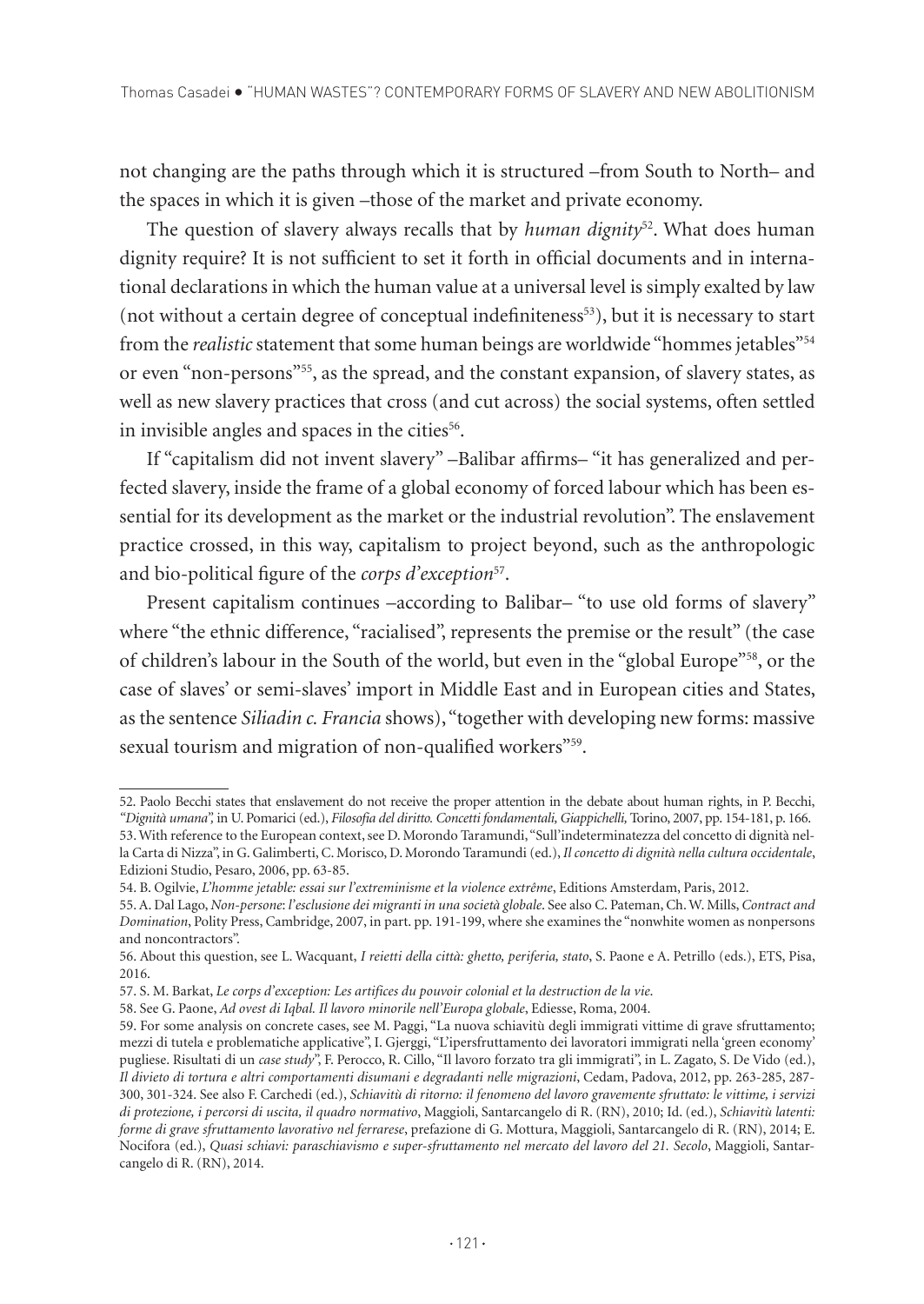#### The European Court of Human Rights:

Should pronounce on the case of a young woman from Togo, brought to France by a French lady with Togolese origins, with the agreement that the girl would have worked as householder until she would have repaid the travel costs. The lady promised also to give her an education and to allow her to become a regular migrant. Her passport was instead confiscated and the girl was "loaned" to a couple needing a babysitter and a householder. In the new family the young woman worked seven days a week, fifteen hours a day, without days off nor remuneration. She slept on a mattress in the children's room, without any moment of intimacy. After having gained her passport again, she denounced the couple thanks to a neighbor's help. The couple was convicted to the payment of her past remuneration and the moral damages, but no violation of fundamental rights was recognized. The European Court of Human Rights stated instead that she has been enslaved and condemned France for its incapability to provide the adequate means of protection against servitude and forced labour<sup>60</sup>.

Legal measures aiming at monitoring on the prohibition of slavery are often *not effective*. In that age which has been described as the "age of rights"<sup>61</sup> their worst violation happens and "the deepest and unacceptable inequality"<sup>62</sup>, as well as the highest number of slaves in history.

Ferrajoli reasons in these terms, paying attention on the question of slavery in the context of a systematic analysis of "personal freedom". He remarks that, with regards to contemporary forms of slavery, "the primary guarantees of damaged freedom which are to be introduced and reinforced are those directed to grant the equality of persons, their freedom of movement, their social and labour rights: in brief, those vital rights that occurs in defining what is human dignity"63.

<sup>60.</sup> E. Santoro, "Diritti umani, lavoro, soggetti migranti", in Th. Casadei (ed.), *Diritti umani e soggetti vulnerabili*, cit., pp. 227-228. See M. Roccella, "La condizione del lavoro nel mondo globalizzato fra vecchie e nuove schiavitù", in *Ragion pratica*, 35, Il Mulino, Bologna, 2010, pp. 419-438, in part. pp. 431-433.

<sup>61.</sup> See the well-known N. Bobbio, *L'età dei diritti*, Einaudi, Torino, 1990.

<sup>62.</sup> L. Ferrajoli: *Principia iuris*, vol. II, p. 543.

<sup>63.</sup> Ibid. pp. 326-327. The reflections of Marina Lalatta Costerbosa are similar, arguing the impact of depreciation, "always more, more often, however", of social and labour rights, reinforces new forms of slavery, discrimination, racism: *La democrazia assediata. Saggio sui principi e la loro violazione*, DeriveApprodi, Roma, 2014, pp. 90-92.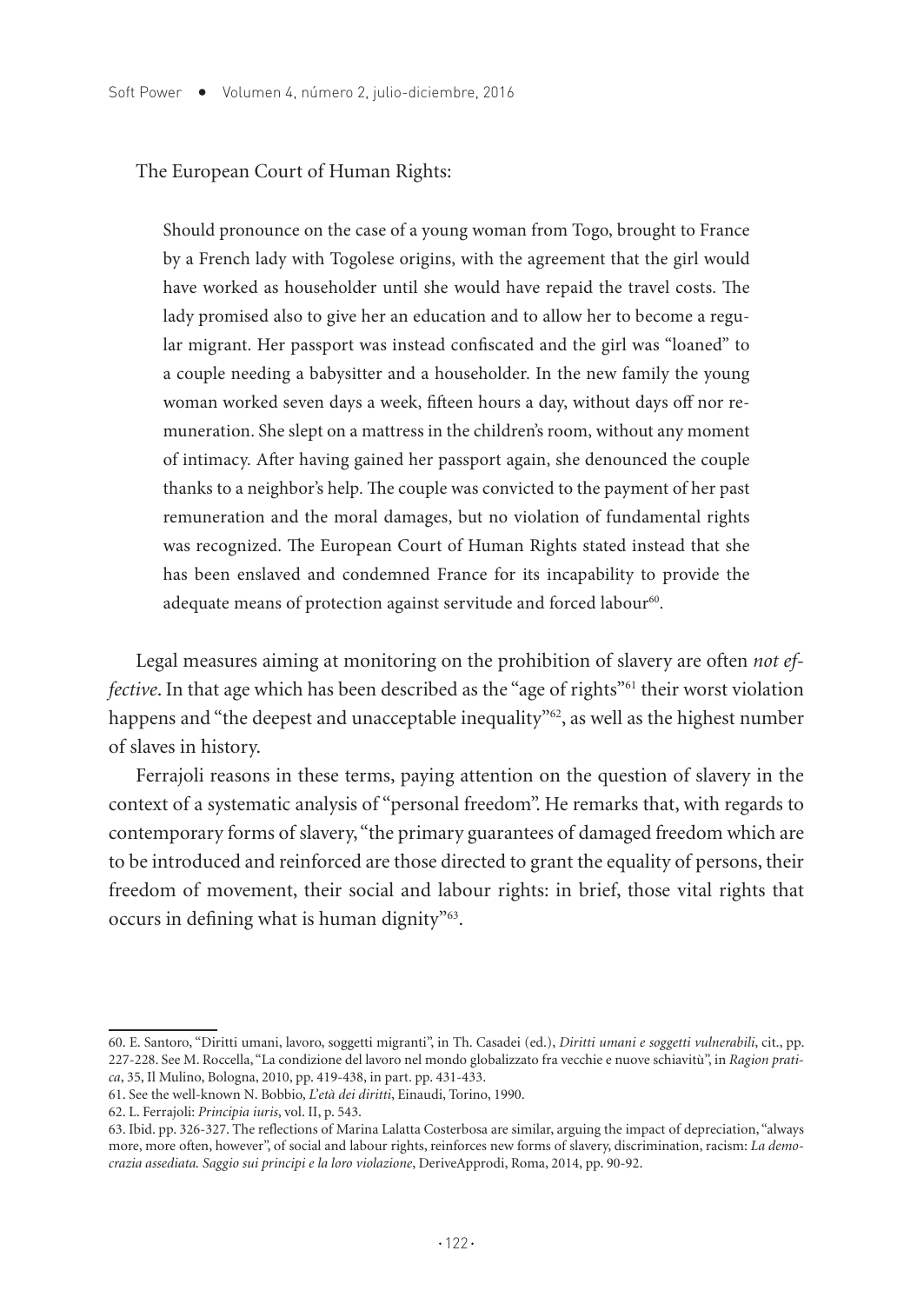It is an old duty, but it is still valid form contemporary men and women. The "wrongs" of "rights" should be taken seriously, examining the roots of the constitutive ambiguity of modernity, universalism, democracy, human rights.

In order to stop a future of neo-slavery and neo-racism and their discriminating between human beings and *corps d'exception*, discriminated, de-humanized, reduced to things, disposable, a new abolitionism is not sufficient aiming at "'right to interfere' for humanitarian causes", gaining from that cosmopolitan need that lays at the basis of contemporary international law64 (but even to its "civilizing" missions, i.e. colonizing). This is, to certain aspects and with some cautions, just a part of the job. The abolitionists of Eighteenth and Nineteenth Century argued that the values derived from their struggle could put the basis for a re-articulation of positive law<sup>65</sup>. Today, from this point of view, the law to be rearticulated is that "counter-law" (*diritto contro*, with excluding function), producing antinomies<sup>66</sup>, and to apply it completely when it contrast and prevent racism, discrimination, new slavery, i.e. when it is "in favor of " a complete protection and applicability of human rights, *nobody excluded*<sup>67</sup>.

An effective prosecution of criminal activities connected, at different stages, to slavery is required, but another strategy is needed in order to accomplish different goals: to prevent the causes of immigration for economic and endemic poverty reasons; to promote equality of rights (as a *system*, therefore starting from social rights); to assure the respect for the universal right to a decent work. According to this perspective, international case law and national legislations internal to single States should mutually intervene. Examples are many.

<sup>64.</sup> This is the proposal formulated by Pétré-Grenouilleau, who studied international slavery at a global level: Abolizionismo e "diritto d'ingerenza" per cause umanitarie, in *Passato e presente*, 82, Franco Angeli, Milano, 2011, pp. 91-102.

<sup>65.</sup> Cfr. R. Blackburn, *The Overthrow of Colonial Slavery (1776-1848)*, Verso, London-New York, 1988; Id., *The Making of New World Slavery 1492-1800*, Verso, London-New York, 1997; Id., *The American Crucible. Slavery Emancipation and Human Rights*, Verso, London-New York, 2011.

<sup>66.</sup> See the laws on immigration, where, as Silvia Salardi observed, many "axiological antinomies" emerge between directives and internal laws and fundamental rights (see S. Salardi, *Discriminazioni, linguaggio e diritto. Profili teorico-giuridici. Dall'immigrazione agli sviluppi della tecno-scienza: uno sguardo al diritto e al suo ruolo nella società moderna*, Giappichelli, Torino, 2015, p. 112 and ff.). These antinomies are present both at a EU level and at a national level, particularly referred to immigration and right to asylum (ibid, pp. 120-125). On the latter, together with the above-quoted M. Delle Donne, *Un cimitero chiamato Mediterraneo. Per una storia del diritto d'asilo nell'Unione europea*, DeriveApprodi, Roma, 2004, see F. Mastromartino, *Il diritto d'asilo. Teoria e storia di un istituto giuridico controverso*, Giappichelli, Torino, 2012, and A. Sciurba, "Misrecognising asylum. Causes, Modalities, and Consequences of the Crisis of a Fundamental Human Right", in *Rivista di Filosofia del diritto*, 1, Il Mulino, Bologna, 2017 (forthcoming).

<sup>67.</sup> The International law recognizes every person as a human rights' holder: "everyone is a human being, everyone holds human rights, nobody is excluded, nobody is extraneous" (O. Giolo, *Diritti e culture. Retoriche pubbliche, rivendicazioni sociali, trasformazioni giuridiche*, Aracne, Roma, 2012, p. 40). This is the reason why human rights are "limitless", because "they are different from those rights of the past that were set in States' territories", given "the intrinsic un-limitation of their content and their duty, because they represent a sort of untouchable essence of human beings […]" (M. R. Ferrarese, *Diritto sconfinato. Inventiva giuridica e spazi nel mondo globale*, Laterza, Roma-Bari, 2006, p. 103).